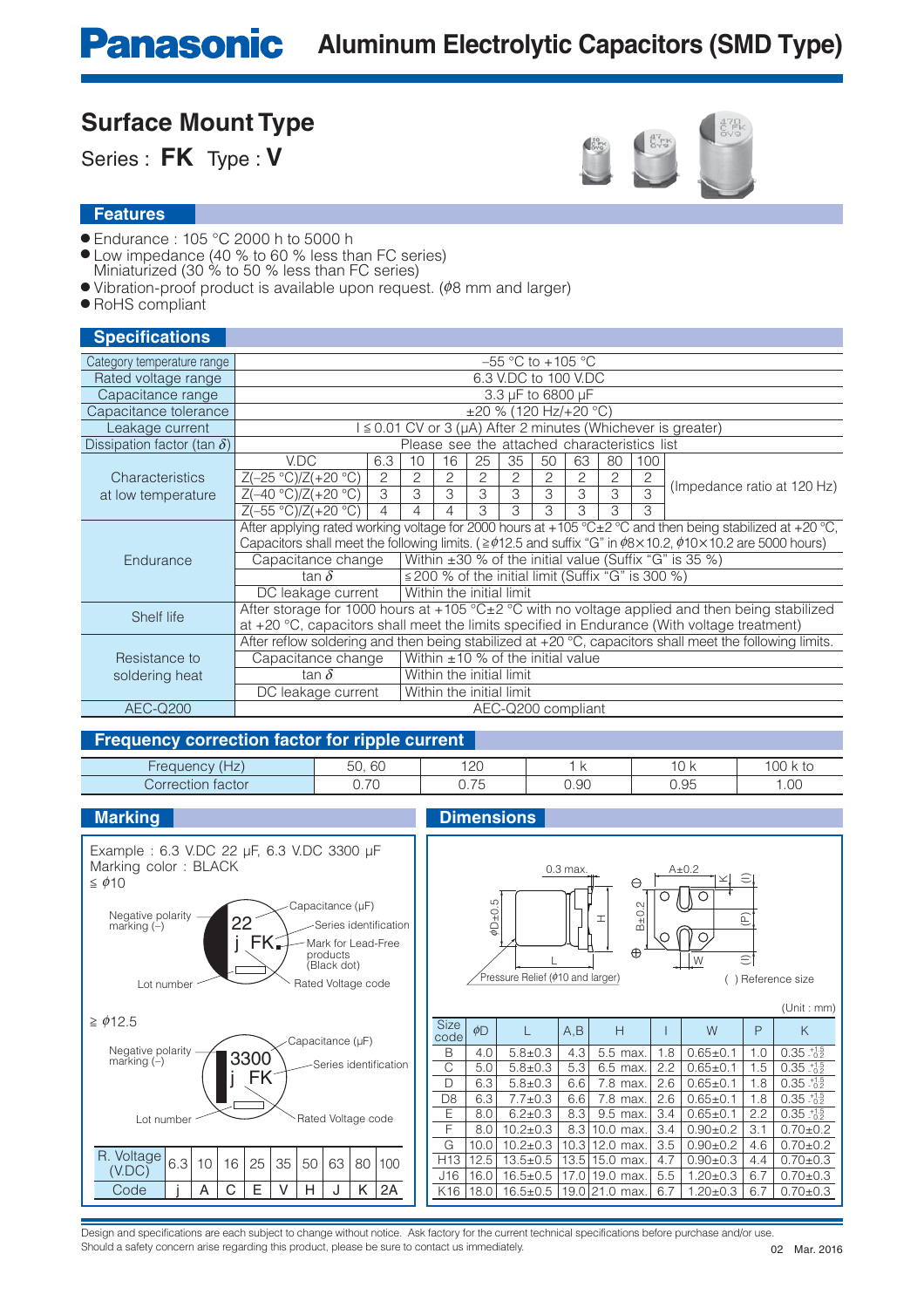### **Panasonic Aluminum Electrolytic Capacitors (SMD Type)**

### **Characteristics list**

Endurance : 105 °C 2000 h ( $\geq \phi$ 12.5 : 5000 h)

|                            |                                    | Case size (mm)        |                  |                                                      |                                                          | Specification                                      |                                        |                             |                                      | Min. Packaging Q'ty |
|----------------------------|------------------------------------|-----------------------|------------------|------------------------------------------------------|----------------------------------------------------------|----------------------------------------------------|----------------------------------------|-----------------------------|--------------------------------------|---------------------|
| Rated<br>voltage<br>(V.DC) | Cap.<br>$(\pm 20 \%)$<br>$(\mu F)$ | $\phi$ D              | L                | Size*<br>code                                        | Ripple<br>current<br>100 kHz)<br>+105 °C)<br>(mA r.m.s.) | Impedance<br>(100 kHz)<br>$(+20 °C)$<br>$(\Omega)$ | tan $\delta$<br>(120 Hz)<br>$(+20 °C)$ | Part No.                    | Reflow                               | Taping<br>(pcs)     |
|                            | $\overline{22}$                    | 4                     | 5.8              | $\overline{\mathsf{B}}$                              | $\overline{90}$                                          | 1.35                                               | 0.26                                   | EEEFK0J220R                 | (1)                                  | 2000                |
|                            | 47                                 | 4                     | 5.8              | $\overline{(\mathsf{B})}$                            | $\overline{90}$                                          | 1.35                                               | 0.26                                   | EEEFK0J470UR                | $\overline{(1)}$                     | 2000                |
|                            |                                    | 5                     | 5.8              | $\overline{C}$                                       | 160                                                      | 0.70                                               | 0.26                                   | EEEFK0J470R                 | (1)                                  | 1000                |
|                            | 100                                | 5                     | 5.8              | $\overline{\text{(C)}}$                              | 160                                                      | 0.70                                               | 0.26                                   | EEEFK0J101UR                | (1)                                  | 1000                |
|                            |                                    | 6.3                   | 5.8              | D                                                    | 240                                                      | 0.36                                               | 0.26                                   | EEEFK0J101P                 | $\overline{(1)}$                     | 1000                |
|                            | 220                                | 6.3                   | 5.8              | D                                                    | 240                                                      | 0.36                                               | 0.26                                   | EEEFK0J221P                 | (1)                                  | 1000                |
| 6.3                        | 330                                | 6.3                   | 7.7              | $\overline{D8}$                                      | 280                                                      | 0.34                                               | 0.26                                   | EEEFK0J331XP                | (1)                                  | 900                 |
|                            |                                    | $\overline{8}$        | 6.2              | E                                                    | 300                                                      | 0.26                                               | 0.26                                   | EEEFK0J331P                 | $\overline{(2)}$                     | 1000                |
|                            | 470                                | $\overline{8}$        | 10.2             | F                                                    | 600                                                      | 0.16                                               | 0.26                                   | EEEFK0J471P                 | (2)                                  | 500                 |
|                            | 1000                               | $\overline{8}$        | 10.2             | F                                                    | 600                                                      | 0.16                                               | 0.26                                   | EEEFK0J102P                 | $\overline{(2)}$                     | 500                 |
|                            | 1500                               | $\overline{10}$       | 10.2             | $\overline{\mathsf{G}}$                              | 850                                                      | 0.08                                               | 0.26                                   | EEEFK0J152P                 | $\overline{(2)}$                     | 500                 |
|                            | 3300                               | 12.5                  | 13.5             | H13                                                  | 1100                                                     | 0.06                                               | 0.30                                   | EEVFK0J332Q                 | $\overline{3}$                       | 200                 |
|                            | 6800                               | 16                    | 16.5             | $\overline{J16}$                                     | 1800                                                     | 0.035                                              | 0.36                                   | EEVFK0J682M                 | $\overline{(3)}$                     | 125                 |
|                            | $\overline{22}$                    | 4                     | $\overline{5.8}$ | $\overline{\mathsf{B}}$                              | $\overline{90}$                                          | 1.35                                               | 0.19                                   | EEEFK1A220R                 | (1)                                  | 2000                |
|                            | 33                                 | $\overline{4}$<br>5   | 5.8              | $\overline{(\mathsf{B})}$<br>$\overline{\mathbb{C}}$ | $\overline{90}$                                          | 1.35<br>0.70                                       | 0.19                                   | EEEFK1A330UR                | (1)                                  | 2000                |
| 10                         | 150                                | 6.3                   | 5.8<br>5.8       | $\overline{\mathsf{D}}$                              | 160                                                      | 0.36                                               | 0.19<br>0.19                           | EEEFK1A330R                 | (1)                                  | 1000<br>1000        |
|                            |                                    |                       | $\overline{7.7}$ |                                                      | 240                                                      | 0.34                                               | 0.19                                   | EEEFK1A151P<br>EEEFK1A221XP | (1)                                  | 900                 |
|                            | 220                                | 6.3<br>$\overline{8}$ | 6.2              | $\overline{D8}$<br>Ē                                 | 280<br>300                                               | 0.26                                               | 0.19                                   | EEEFK1A221P                 | $\overline{(1)}$<br>$\overline{(2)}$ | 1000                |
|                            | 330                                | $\overline{8}$        | 10.2             | F                                                    | 600                                                      | 0.16                                               | 0.19                                   | EEEFK1A331P                 | $\overline{(2)}$                     | 500                 |
|                            | 470                                | $\overline{8}$        | 10.2             | F                                                    | 600                                                      | 0.16                                               | 0.19                                   | EEEFK1A471P                 | $\overline{(2)}$                     | 500                 |
|                            | 680                                | $\overline{8}$        | 10.2             | F                                                    | 600                                                      | 0.16                                               | 0.19                                   | EEEFK1A681P                 | $\overline{(2)}$                     | 500                 |
|                            | 1000                               | 10                    | 10.2             | $\overline{\mathsf{G}}$                              | 850                                                      | 0.08                                               | 0.19                                   | EEEFK1A102P                 | $\overline{(2)}$                     | 500                 |
|                            | 2200                               | 12.5                  | 13.5             | H13                                                  | 1100                                                     | 0.06                                               | 0.21                                   | EEVFK1A222Q                 | $\overline{(3)}$                     | 200                 |
|                            | 4700                               | 16                    | 16.5             | J16                                                  | 1800                                                     | 0.035                                              | 0.25                                   | EEVFK1A472M                 | $\overline{(3)}$                     | 125                 |
|                            | 6800                               | $\overline{18}$       | 16.5             | K <sub>16</sub>                                      | 2060                                                     | 0.033                                              | 0.29                                   | EEVFK1A682M                 | $\overline{(3)}$                     | 125                 |
|                            | 10                                 | $\overline{4}$        | 5.8              | $\overline{\mathsf{B}}$                              | $\overline{90}$                                          | 1.35                                               | 0.16                                   | EEEFK1C100R                 | (1)                                  | 2000                |
|                            |                                    | 4                     | 5.8              | $\overline{B})$                                      | $\overline{90}$                                          | 1.35                                               | 0.16                                   | EEEFK1C220UR                | (1)                                  | 2000                |
|                            | 22                                 | 5                     | 5.8              | $\overline{\text{C}}$                                | 160                                                      | 0.70                                               | 0.16                                   | EEEFK1C220R                 | (1)                                  | 1000                |
|                            |                                    | 5                     | 5.8              | $\overline{(C)}$                                     | 160                                                      | 0.70                                               | 0.16                                   | EEEFK1C470UR                | $\overline{(1)}$                     | 1000                |
|                            | 47                                 | 6.3                   | 5.8              | D                                                    | 240                                                      | 0.36                                               | 0.16                                   | EEEFK1C470P                 | (1)                                  | 1000                |
|                            | 68                                 | 6.3                   | 5.8              | $\overline{\mathsf{D}}$                              | 240                                                      | 0.36                                               | 0.16                                   | EEEFK1C680P                 | (1)                                  | 1000                |
|                            | 100                                | 6.3                   | 5.8              | $\overline{\mathsf{D}}$                              | 240                                                      | 0.36                                               | 0.16                                   | EEEFK1C101P                 | (1)                                  | 1000                |
|                            | 150                                | 6.3                   | $\overline{7.7}$ | $\overline{D8}$                                      | 280                                                      | 0.34                                               | 0.16                                   | EEEFK1C151XP                | (1)                                  | 900                 |
| 16                         |                                    | 6.3                   | 7.7              | $\overline{D8}$                                      | 280                                                      | 0.34                                               | 0.16                                   | EEEFK1C221XP                | (1)                                  | 900                 |
|                            | 220                                | 8                     | 6.2              | E                                                    | 300                                                      | 0.26                                               | 0.16                                   | EEEFK1C221P                 | $\overline{(2)}$                     | 1000                |
|                            | 330                                | $\overline{8}$        | 10.2             | F                                                    | 600                                                      | 0.16                                               | 0.16                                   | EEEFK1C331P                 | $\overline{(2)}$                     | 500                 |
|                            | 470                                | $\overline{8}$        | 10.2             | F                                                    | 600                                                      | 0.16                                               | 0.16                                   | EEEFK1C471P                 | $\overline{(2)}$                     | 500                 |
|                            | 680                                | 10                    | 10.2             | G                                                    | 850                                                      | 0.08                                               | 0.16                                   | EEEFK1C681P                 | $\overline{(2)}$                     | 500                 |
|                            | 1500                               | 12.5                  | 13.5             | H13                                                  | 1100                                                     | 0.06                                               | 0.16                                   | EEVFK1C152Q                 | $\overline{(3)}$                     | 200                 |
|                            | 3300                               | 16                    | 16.5             | J16                                                  | 1800                                                     | 0.035                                              | 0.20                                   | EEVFK1C332M                 | $\overline{(3)}$                     | 125                 |
|                            | 4700                               | $\overline{18}$       | 16.5             | K16                                                  | 2060                                                     | 0.033                                              | 0.22                                   | EEVFK1C472M                 | $\overline{(3)}$                     | 125                 |
|                            | 10                                 | 4                     | 5.8              | $\mathsf B$                                          | 90                                                       | 1.35                                               | 0.14                                   | EEEFK1E100R                 | (1)                                  | 2000                |
|                            | $\overline{22}$                    | $\overline{5}$        | 5.8              | $\overline{\mathbb{C}}$                              | 160                                                      | 0.70                                               | 0.14                                   | EEEFK1E220R                 | (1)                                  | 1000                |
|                            | 33                                 | $\overline{5}$        | 5.8              | $\overline{\text{(C)}}$                              | 160                                                      | 0.70                                               | 0.14                                   | EEEFK1E330UR                | (1)                                  | 1000                |
|                            |                                    | 6.3                   | 5.8              | D                                                    | 240                                                      | 0.36                                               | 0.14                                   | EEEFK1E330P                 | (1)                                  | 1000                |
|                            | $\overline{47}$                    | 6.3                   | 5.8              | D                                                    | 240                                                      | 0.36                                               | 0.14                                   | EEEFK1E470P                 | (1)                                  | 1000                |
|                            | 68                                 | 6.3                   | 5.8              | D                                                    | 240                                                      | 0.36                                               | 0.14                                   | EEEFK1E680P                 | (1)                                  | 1000                |
|                            | 100                                | 6.3                   | 7.7              | D <sub>8</sub>                                       | 280                                                      | 0.34                                               | 0.14                                   | EEEFK1E101XP                | (1)                                  | 900                 |
| 25                         |                                    | 8                     | 6.2              | E                                                    | 300                                                      | 0.26                                               | 0.14                                   | EEEFK1E101P                 | $\overline{(2)}$                     | 1000                |
|                            | 150                                | $\overline{8}$        | 10.2             | F                                                    | 600                                                      | 0.16                                               | 0.14                                   | EEEFK1E151P                 | $\overline{(2)}$                     | 500                 |
|                            | 220                                | $\overline{8}$        | 10.2             | F                                                    | 600                                                      | 0.16                                               | 0.14                                   | EEEFK1E221P                 | (2)                                  | 500                 |
|                            | 330                                | $\overline{8}$        | 10.2             | $\overline{\mathsf{F}}$                              | 600                                                      | 0.16                                               | 0.14                                   | EEEFK1E331P                 | (2)                                  | 500                 |
|                            | 470                                | 10                    | 10.2             | G                                                    | 850                                                      | 0.08                                               | 0.14                                   | EEEFK1E471P                 | (2)                                  | 500                 |
|                            | 1000                               | 12.5                  | 13.5             | H13                                                  | 1100                                                     | 0.06                                               | 0.14                                   | EEVFK1E102Q                 | (3)                                  | 200                 |
|                            | 1500                               | 16                    | 16.5             | J16                                                  | 1800                                                     | 0.035                                              | 0.14                                   | EEVFK1E152M                 | (3)                                  | 125                 |
|                            | 2200                               | 16                    | 16.5             | J16                                                  | 1800                                                     | 0.035                                              | 0.16                                   | EEVFK1E222M                 | $\overline{(3)}$                     | 125                 |
|                            | 3300                               | $\overline{18}$       | 16.5             | K <sub>16</sub>                                      | 2060                                                     | 0.033                                              | 0.18                                   | EEVFK1E332M                 | $\overline{(3)}$                     | 125                 |

✽ Size code( ) : Miniaturization product

· Please refer to the page of "Reflow Profile" and "The Taping Dimensions".

· When requesting vibration-proof product, please put the last "V" instead to "P"

Design and specifications are each subject to change without notice. Ask factory for the current technical specifications before purchase and/or use. Should a safety concern arise regarding this product, please be sure to contact us immediately.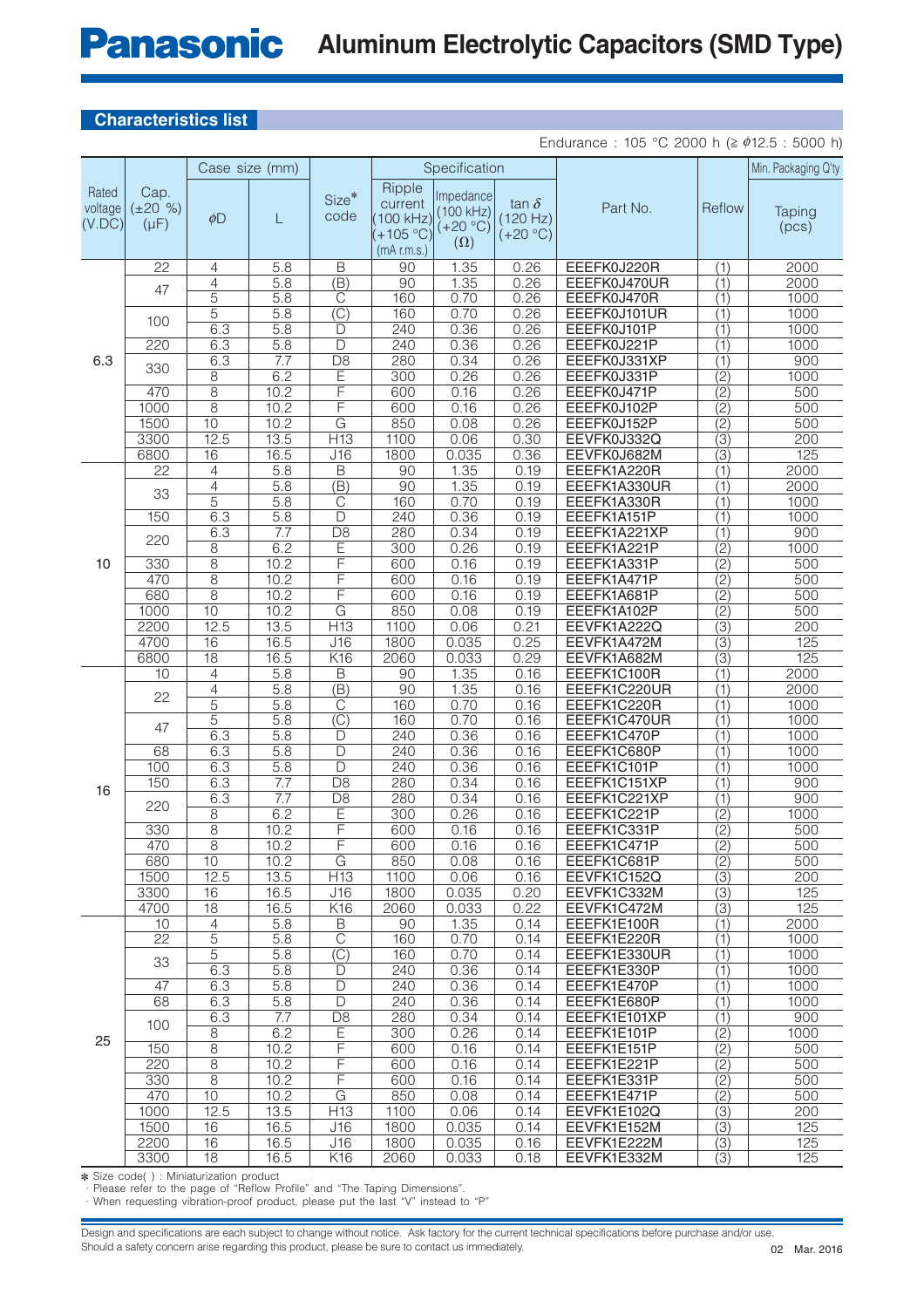### **Panasonic Aluminum Electrolytic Capacitors (SMD Type)**

### **Characteristics list**

Endurance : 105 °C 2000 h ( $\geq \phi$ 12.5 : 5000 h)

|                            |                                    | Case size (mm)          |                         |                              |                                                            | Specification                                      |                                        |                             |                                  | Min. Packaging Q'ty |
|----------------------------|------------------------------------|-------------------------|-------------------------|------------------------------|------------------------------------------------------------|----------------------------------------------------|----------------------------------------|-----------------------------|----------------------------------|---------------------|
| Rated<br>voltage<br>(V.DC) | Cap.<br>$(\pm 20\% )$<br>$(\mu F)$ | $\phi$ D                | L                       | Size*<br>code                | Ripple<br>current<br>100 kHz)<br>+105 °C)<br>$(mA$ r.m.s.) | Impedance<br>(100 kHz)<br>$(+20 °C)$<br>$(\Omega)$ | tan $\delta$<br>(120 Hz)<br>$(+20 °C)$ | Part No.                    | Reflow                           | Taping<br>(pcs)     |
|                            | 4.7                                | 4                       | 5.8                     | Β                            | 90                                                         | 1.35                                               | 0.12                                   | EEEFK1V4R7R                 | (1)                              | 2000                |
|                            | 10                                 | 4                       | $\overline{5.8}$        | $\overline{(\mathsf{B})}$    | 90                                                         | 1.35                                               | 0.12                                   | EEEFK1V100UR                | (1)                              | 2000                |
|                            |                                    | $\overline{5}$          | 5.8                     | $\overline{\text{C}}$        | 160                                                        | 0.70                                               | 0.12                                   | EEEFK1V100R                 | (1)                              | 1000                |
|                            | $\overline{22}$                    | 5                       | 5.8                     | $\overline{\text{C}}$        | 160                                                        | 0.70                                               | 0.12                                   | EEEFK1V220R                 | (1)                              | 1000                |
|                            | $\overline{33}$                    | 6.3                     | 5.8                     | D<br>$\overline{\mathsf{D}}$ | 240                                                        | 0.36                                               | 0.12<br>0.12                           | EEEFK1V330P                 | (1)                              | 1000<br>1000        |
|                            | 47<br>68                           | 6.3                     | 5.8                     | $\overline{D8}$              | 240<br>280                                                 | 0.36                                               | 0.12                                   | EEEFK1V470P<br>EEEFK1V680XP | $\overline{(1)}$                 |                     |
|                            |                                    | 6.3<br>6.3              | 7.7<br>$\overline{7.7}$ | $\overline{D8}$              | 280                                                        | 0.34<br>0.34                                       | 0.12                                   | EEEFK1V101XP                | (1)<br>(1)                       | 900<br>900          |
| 35                         | 100                                | $\overline{8}$          | 10.2                    | F                            | 600                                                        | 0.16                                               | 0.12                                   | EEEFK1V101P                 | $\overline{(2)}$                 | 500                 |
|                            | 150                                | $\overline{8}$          | 10.2                    | F                            | 600                                                        | 0.16                                               | 0.12                                   | EEEFK1V151P                 | $\overline{(2)}$                 | 500                 |
|                            | 220                                | $\overline{8}$          | 10.2                    | F                            | 600                                                        | 0.16                                               | 0.12                                   | EEEFK1V221P                 | (2)                              | 500                 |
|                            | 330                                | 10                      | 10.2                    | $\overline{\mathsf{G}}$      | 850                                                        | 0.08                                               | 0.12                                   | EEEFK1V331P                 | $\overline{(2)}$                 | 500                 |
|                            | 470                                | 12.5                    | 13.5                    | H13                          | 1100                                                       | 0.06                                               | 0.12                                   | EEVFK1V471Q                 | $\overline{3}$                   | 200                 |
|                            | 680                                | 12.5                    | 13.5                    | H13                          | 1100                                                       | 0.06                                               | 0.12                                   | EEVFK1V681Q                 | $\overline{(3)}$                 | 200                 |
|                            | 1000                               | 16                      | 16.5                    | $\overline{J16}$             | 1800                                                       | 0.035                                              | 0.12                                   | EEVFK1V102M                 | $\overline{(3)}$                 | 125                 |
|                            | 1500                               | $\overline{16}$         | 16.5                    | J16                          | 1800                                                       | 0.035                                              | 0.12                                   | EEVFK1V152M                 | $\overline{(3)}$                 | 125                 |
|                            | 4.7                                | 4                       | 5.8                     | $\overline{B}$               | 60                                                         | 2.90                                               | 0.10                                   | EEEFK1H4R7R                 | (1)                              | 2000                |
|                            | 10                                 | 5                       | 5.8                     | $\overline{\text{(C)}}$      | 85                                                         | 1.52                                               | 0.10                                   | EEEFK1H100UR                | (1)                              | 1000                |
|                            |                                    | 6.3                     | 5.8                     | D                            | 165                                                        | 0.88                                               | 0.10                                   | EEEFK1H100P                 | (1)                              | 1000                |
|                            | $\overline{22}$                    | 6.3                     | $\overline{5.8}$        | $\overline{\mathsf{D}}$      | 165                                                        | 0.88                                               | 0.10                                   | EEEFK1H220P                 | $\overline{(1)}$                 | 1000                |
|                            | 33                                 | 6.3                     | $\overline{7.7}$        | $\overline{D8}$              | 195                                                        | 0.68                                               | 0.10                                   | EEEFK1H330XP                | (1)                              | 900                 |
|                            |                                    | $\overline{8}$          | 6.2                     | E                            | 195                                                        | 0.68                                               | 0.10                                   | EEEFK1H330P                 | $\overline{(2)}$                 | 1000                |
|                            | 47                                 | 6.3                     | 7.7                     | $\overline{D8}$              | 195                                                        | 0.68                                               | 0.10                                   | EEEFK1H470XP                | (1)                              | 900                 |
| 50                         |                                    | 8                       | 6.2                     | E                            | 195                                                        | 0.68                                               | 0.10                                   | EEEFK1H470P                 | $\overline{(2)}$                 | 1000                |
|                            | 100                                | $\overline{8}$          | 10.2                    | F                            | 350                                                        | 0.34                                               | 0.10                                   | EEEFK1H101P                 | (2)                              | 500                 |
|                            | 150                                | 10                      | 10.2                    | $\overline{\mathsf{G}}$      | 670                                                        | 0.18                                               | 0.10                                   | EEEFK1H151P                 | $\overline{(2)}$                 | 500                 |
|                            | 220                                | 10                      | 10.2                    | $\overline{\mathsf{G}}$      | 670                                                        | 0.18                                               | 0.10                                   | EEEFK1H221P                 | $\overline{(2)}$                 | 500                 |
|                            | 330                                | 12.5                    | 13.5                    | H13                          | 900                                                        | 0.12                                               | 0.10                                   | EEVFK1H331Q                 | $\overline{(3)}$                 | 200                 |
|                            | 390                                | 12.5<br>$\overline{16}$ | 13.5                    | $\overline{H13}$             | 900                                                        | 0.12<br>0.073                                      | 0.10                                   | EEVFK1H391Q                 | $\overline{3)}$                  | 200<br>125          |
|                            | 470<br>560                         | 16                      | 16.5<br>16.5            | J16<br>J16                   | 1610<br>1610                                               | 0.073                                              | 0.10<br>0.10                           | EEVFK1H471M<br>EEVFK1H561M  | $\overline{(3)}$                 | 125                 |
|                            | 680                                | 16                      | 16.5                    | J16                          | 1610                                                       | 0.073                                              | 0.10                                   | EEVFK1H681M                 | $\overline{3}$<br>$\overline{3}$ | 125                 |
|                            | 1000                               | $\overline{16}$         | 16.5                    | J16                          | 1610                                                       | 0.073                                              | 0.10                                   | EEVFK1H102M                 | $\overline{(3)}$                 | 125                 |
|                            | 4.7                                | $\overline{5}$          | 5.8                     | $\overline{\mathbb{C}}$      | $\overline{50}$                                            | 3.00                                               | 0.08                                   | EEEFK1J4R7R                 | (1)                              | 1000                |
|                            | 10                                 | 6.3                     | 5.8                     | $\overline{D}$               | 80                                                         | 1.50                                               | 0.08                                   | EEEFK1J100P                 | (1)                              | 1000                |
|                            |                                    | 6.3                     | 7.7                     | $\overline{D8}$              | 120                                                        | 1.20                                               | 0.08                                   | EEEFK1J220XP                | (1)                              | 900                 |
|                            | 22                                 | $\overline{8}$          | 6.2                     | E                            | 120                                                        | 1.20                                               | 0.08                                   | EEEFK1J220P                 | $\overline{(2)}$                 | 1000                |
|                            | 33                                 | 8                       | 10.2                    | F                            | 250                                                        | 0.65                                               | 0.08                                   | EEEFK1J330P                 | $\overline{(2)}$                 | 500                 |
| 63                         | 47                                 | 8                       | 10.2                    | F                            | 250                                                        | 0.65                                               | 0.08                                   | EEEFK1J470P                 | (2)                              | 500                 |
|                            | 68                                 | $\overline{8}$          | 10.2                    | $\overline{(F)}$             | 250                                                        | 0.65                                               | 0.08                                   | EEEFK1J680UP                | (2)                              | 500                 |
|                            | 100                                | 10                      | 10.2                    | G                            | 400                                                        | 0.35                                               | 0.08                                   | EEEFK1J101P                 | $\overline{(2)}$                 | 500                 |
|                            | 150                                | 12.5                    | 13.5                    | H13                          | 800                                                        | 0.16                                               | 0.08                                   | EEVFK1J151Q                 | $\overline{(3)}$                 | 200                 |
|                            | 220                                | 12.5                    | 13.5                    | H13                          | 800                                                        | 0.16                                               | 0.08                                   | EEVFK1J221Q                 | $\overline{(3)}$                 | 200                 |
|                            | 470                                | 16                      | 16.5                    | J16                          | 1410                                                       | 0.082                                              | 0.08                                   | EEVFK1J471M                 | (3)                              | 125                 |
|                            | 680                                | $\overline{18}$         | 16.5                    | K16                          | 1690                                                       | 0.08                                               | 0.08                                   | EEVFK1J681M                 | $\overline{(3)}$                 | 125                 |
|                            | 3.3                                | $\overline{5}$          | 5.8                     | $\overline{C}$               | $\overline{25}$                                            | 5.00                                               | 0.08                                   | EEEFK1K3R3R                 | (1)                              | 1000                |
|                            | 4.7                                | 6.3                     | 5.8                     | D                            | 40                                                         | 3.00                                               | 0.08                                   | EEEFK1K4R7P                 | (1)                              | 1000                |
|                            | 10                                 | 6.3                     | 7.7<br>6.2              | D <sub>8</sub>               | 60                                                         | 2.40                                               | 0.08                                   | EEEFK1K100XP                | (1)                              | 900                 |
|                            |                                    | 8                       |                         | $\overline{E}$               | 60                                                         | 2.40                                               | 0.08                                   | EEEFK1K100P<br>EEEFK1K220P  | (2)                              | 1000                |
|                            | 22<br>$\overline{33}$              | 8<br>$\overline{8}$     | 10.2<br>10.2            | F<br>$\overline{\mathsf{F}}$ | 130<br>130                                                 | 1.30<br>1.30                                       | 0.08<br>0.08                           | EEEFK1K330P                 | (2)<br>$\overline{(2)}$          | 500<br>500          |
| 80                         | $\overline{47}$                    | 10                      | 10.2                    | $\overline{G}$               | 200                                                        | 0.70                                               | 0.08                                   | EEEFK1K470P                 | $\overline{(2)}$                 | 500                 |
|                            | 68                                 | 12.5                    | 13.5                    | H13                          | 500                                                        | 0.32                                               | 0.08                                   | EEVFK1K680Q                 | $\overline{(3)}$                 | 200                 |
|                            | 100                                | 12.5                    | 13.5                    | H13                          | 500                                                        | 0.32                                               | 0.08                                   | EEVFK1K101Q                 | $\overline{(3)}$                 | 200                 |
|                            | 150                                | 12.5                    | 13.5                    | H <sub>13</sub>              | 500                                                        | 0.32                                               | 0.08                                   | EEVFK1K151Q                 | $\overline{(3)}$                 | 200                 |
|                            | 330                                | 16                      | 16.5                    | J16                          | 793                                                        | 0.17                                               | 0.08                                   | EEVFK1K331M                 | (3)                              | 125                 |
|                            | 470                                | 18                      | 16.5                    | K16                          | 917                                                        | 0.153                                              | 0.08                                   | EEVFK1K471M                 | $\overline{(3)}$                 | 125                 |

✽ Size code( ) : Miniaturization product

· Please refer to the page of "Reflow Profile" and "The Taping Dimensions".

· When requesting vibration-proof product, please put the last "V" instead to "P"

Design and specifications are each subject to change without notice. Ask factory for the current technical specifications before purchase and/or use. Should a safety concern arise regarding this product, please be sure to contact us immediately.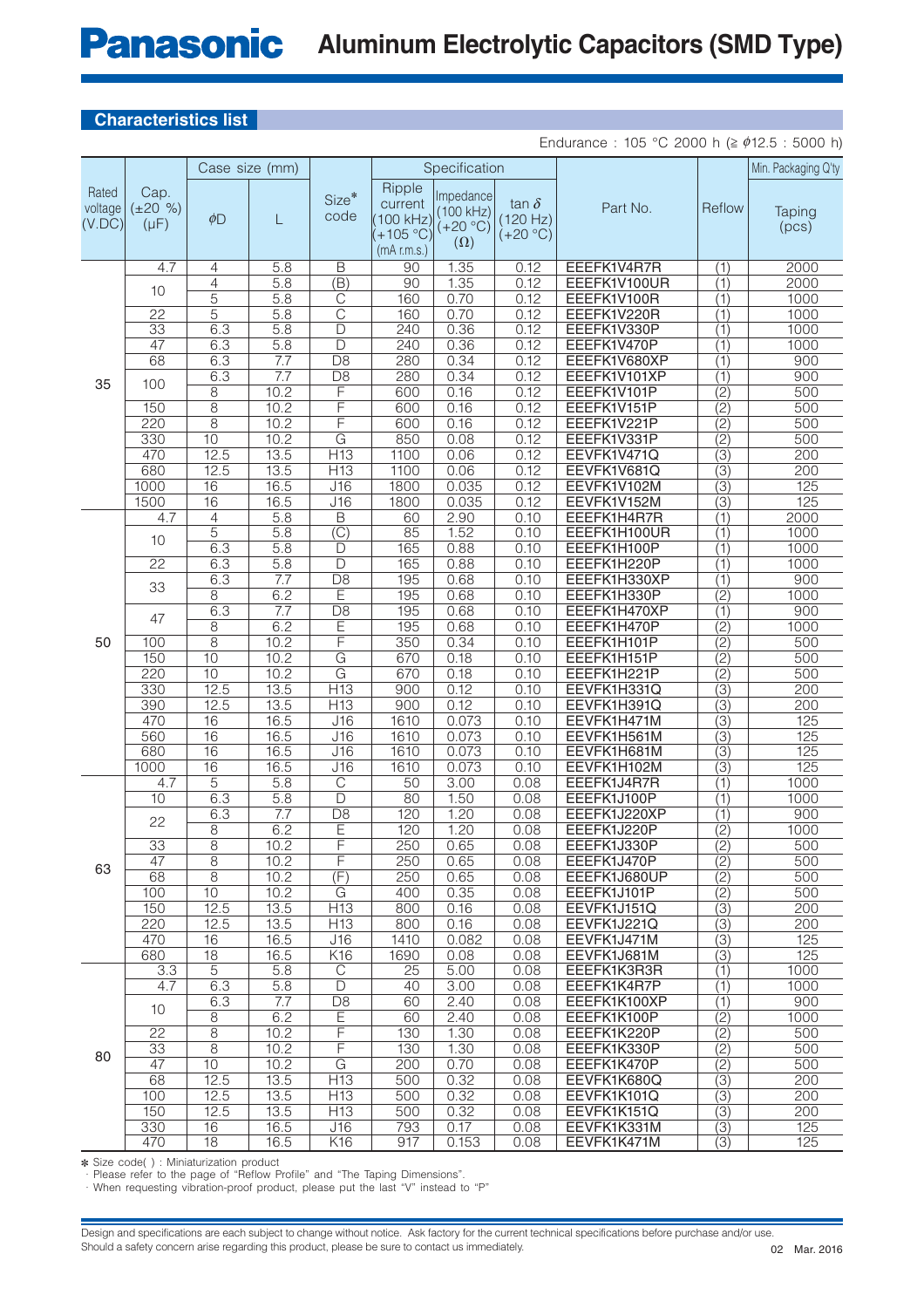### **Characteristics list**

#### Rated voltage  $(V.DC)$ Cap.  $(\pm 20 \%)$  $(\mu F)$ Case size (mm) Size<sup>\*</sup> code Specification Part No. Reflow Min. Packaging Q'ty  $\phi$ D | | Ripple current (100 kHz)  $(+105 °C)$ (mA r.m.s.) Impedance (100 kHz)  $(+20 °C)$  $(\Omega)$ tan  $\delta$  $(120 Hz)$  $(+20 °C)$ Taping (pcs) 100 22 8 10.2 F 130 1.30 0.07 EEEFK2A220P (2) 500 33 10 10.2 G 200 0.70 0.07 EEEFK2A330P (2) 500 47 | 12.5 | 13.5 | H13 | 500 | 0.32 | 0.07 | EEVFK2A470Q | (3) | 200 68 | 12.5 | 13.5 | H13 | 500 | 0.32 | 0.07 | EEVFK2A680Q | (3) | 200 100 | 16 | 16.5 | J16 | 793 | 0.17 | 0.07 | EEVFK2A101M | (3) | 125 150 16 16.5 J16 793 0.17 0.07 EEVFK2A151M (3) 125 220 | 18 | 16.5 | K16 | 917 | 0.153 | 0.07 | EEVFK2A221M | (3) | 125 330 18 16.5 K16 917 0.153 0.07 EEVFK2A331M (3) 125 Endurance : 105 °C 2000 h ( $\geq \phi$ 12.5 : 5000 h)

✽ Size code( ) : Miniaturization product

· Please refer to the page of "Reflow Profile" and "The Taping Dimensions".

## **Characteristics list**

| Endurance: 105 °C 5000 h   |                                    |          |                |               |                                                             |                                                    |                                        |              |        |                        |
|----------------------------|------------------------------------|----------|----------------|---------------|-------------------------------------------------------------|----------------------------------------------------|----------------------------------------|--------------|--------|------------------------|
|                            |                                    |          | Case size (mm) |               |                                                             | Specification                                      |                                        |              |        | Min. Packaging Q'ty    |
| Rated<br>voltage<br>(V.DC) | Cap.<br>$(\pm 20 \%)$<br>$(\mu F)$ | $\phi$ D | L              | Size*<br>code | Ripple<br>current<br>100 kHz)<br>$(+105 °C)$<br>(mA r.m.s.) | Impedance<br>(100 kHz)<br>$(+20 °C)$<br>$(\Omega)$ | tan $\delta$<br>(120 Hz)<br>$(+20 °C)$ | Part No.     | Reflow | <b>Taping</b><br>(pcs) |
|                            | 470                                | 8        | 10.2           | F             | 600                                                         | 0.16                                               | 0.26                                   | EEEFK0J471GP | (2)    | 500                    |
| 6.3                        | 1000                               | 8        | 10.2           | F             | 600                                                         | 0.16                                               | 0.26                                   | EEEFK0J102GP | (2)    | 500                    |
|                            | 1500                               | 10       | 10.2           | G             | 850                                                         | 0.08                                               | 0.26                                   | EEEFK0J152GP | (2)    | 500                    |
|                            | 330                                | 8        | 10.2           | F             | 600                                                         | 0.16                                               | 0.19                                   | EEEFK1A331GP | (2)    | 500                    |
| 10                         | 470                                | 8        | 10.2           | F             | 600                                                         | 0.16                                               | 0.19                                   | EEEFK1A471GP | (2)    | 500                    |
|                            | 680                                | 8        | 10.2           | F             | 600                                                         | 0.16                                               | 0.19                                   | EEEFK1A681GP | (2)    | 500                    |
|                            | 1000                               | 10       | 10.2           | G             | 850                                                         | 0.08                                               | 0.19                                   | EEEFK1A102GP | (2)    | 500                    |
|                            | 330                                | 8        | 10.2           | F             | 600                                                         | 0.16                                               | 0.16                                   | EEEFK1C331GP | (2)    | 500                    |
| 16                         | 470                                | 8        | 10.2           | F             | 600                                                         | 0.16                                               | 0.16                                   | EEEFK1C471GP | (2)    | 500                    |
|                            | 680                                | 10       | 10.2           | G             | 850                                                         | 0.08                                               | 0.16                                   | EEEFK1C681GP | (2)    | 500                    |
|                            | 150                                | 8        | 10.2           | F             | 600                                                         | 0.16                                               | 0.14                                   | EEEFK1E151GP | (2)    | 500                    |
| 25                         | 220                                | 8        | 10.2           | F             | 600                                                         | 0.16                                               | 0.14                                   | EEEFK1E221GP | (2)    | 500                    |
|                            | 330                                | 8        | 10.2           | F             | 600                                                         | 0.16                                               | 0.14                                   | EEEFK1E331GP | (2)    | 500                    |
|                            | 470                                | 10       | 10.2           | G             | 850                                                         | 0.08                                               | 0.14                                   | EEEFK1E471GP | (2)    | 500                    |
|                            | 100                                | 8        | 10.2           | F             | 600                                                         | 0.16                                               | 0.12                                   | EEEFK1V101GP | (2)    | 500                    |
|                            | 150                                | 8        | 10.2           | F             | 600                                                         | 0.16                                               | 0.12                                   | EEEFK1V151GP | (2)    | 500                    |
| 35                         | 220                                | 8        | 10.2           | F             | 600                                                         | 0.16                                               | 0.12                                   | EEEFK1V221GP | (2)    | 500                    |
|                            | 330                                | 10       | 10.2           | G             | 850                                                         | 0.08                                               | 0.12                                   | EEEFK1V331GP | (2)    | 500                    |
|                            | 100                                | 8        | 10.2           | F             | 350                                                         | 0.34                                               | 0.10                                   | EEEFK1H101GP | (2)    | 500                    |
| 50                         | 150                                | 10       | 10.2           | G             | 670                                                         | 0.18                                               | 0.10                                   | EEEFK1H151GP | (2)    | 500                    |
|                            | 220                                | 10       | 10.2           | G             | 670                                                         | 0.18                                               | 0.10                                   | EEEFK1H221GP | (2)    | 500                    |

Please refer to the page of "Reflow Profile" and "The Taping Dimensions"

· When requesting vibration-proof product, please put the last "V" instead to "P"